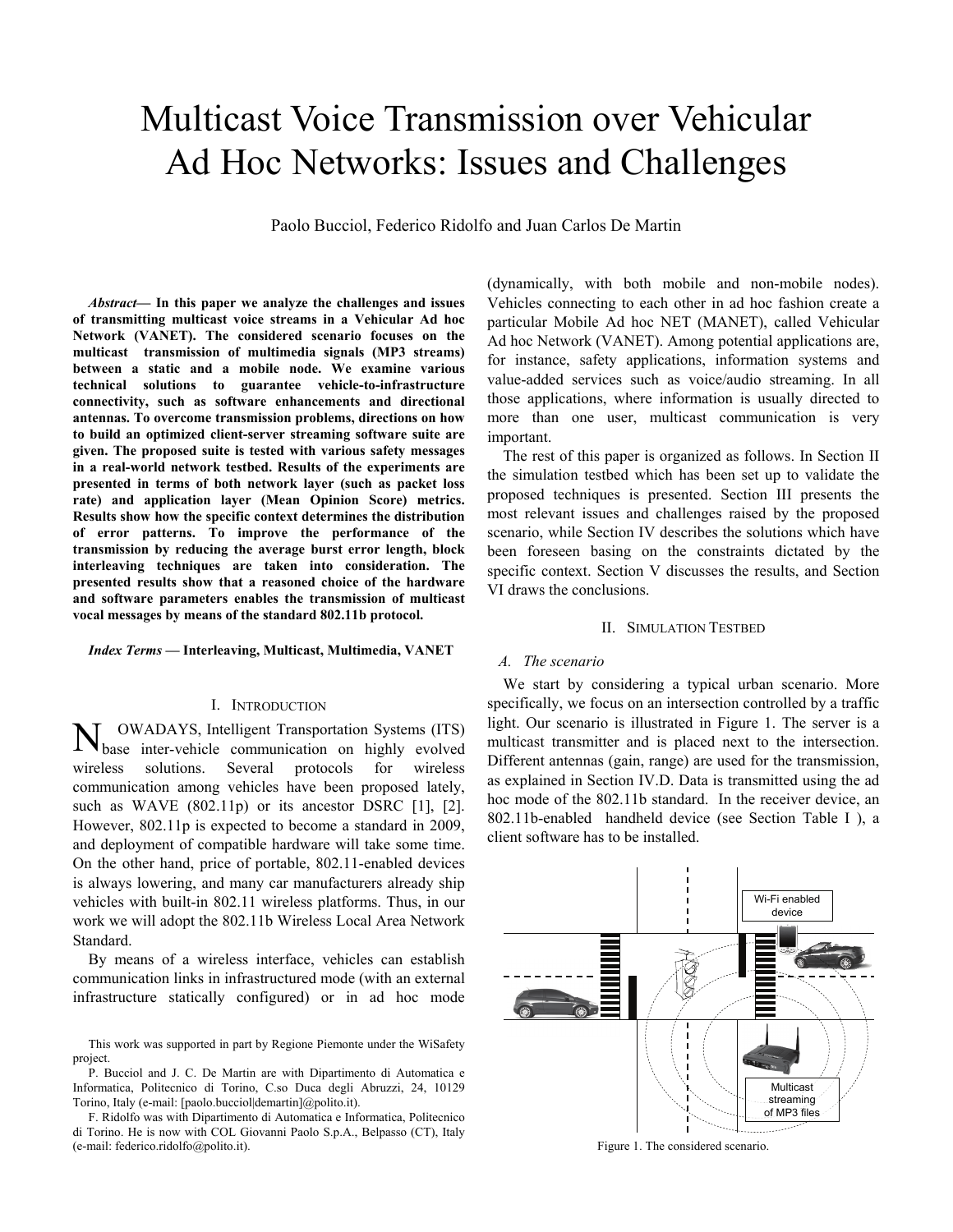The performed experiments consist in passing through the intersection with the car and examine how changing a given set of parameters can influence the transmission. The parameter set includes the transmitter antenna, the car speed, the handheld device and the transmitted message.

# *B. Transmitted data*

The voice data which has been transmitted during the experiments consists of several MP3 files containing various safety messages. All messages have been encoded at 192Kbit/s using the LAME MPEG-1 Layer 3 encoder. In order to minimize the bias given by the selection of a specific tuple of language, gender and message content, ten different generic safety messages (such as "traffic light warning") have been recorded in four different combinations of language (English, Spanish and Italian) and gender (Male or Female), for a total of forty different messages. All messages have the same duration of about two seconds, regardless of language, gender or message content.

A single test consists in driving through the selected intersection with one of the receivers described in Section Table I and recording all the successfully received (and played back) data, in order to be able to perform off-line processing. In case of directional antennas, the handheld device automatically stops receiving packets after crossing the intersection<sup>1</sup>. In case of omni-directional antennas, the playback is stopped as soon as we move away from the intersection and the SINR drops below the 15dB value, under which the playback results annoying [25].

# III. ISSUES AND CHALLENGES

Vehicular networks have intrinsic characteristics, such as interference and multipath effects, which make the problem of data transmission even more challenging than ordinary wireless networks [9],[12]. Among the key factors which most influence the performance of VANET applications are node mobility [4],[10] and the target scenario[16],[18]. Well-known solutions in the field of multimedia streaming, such as dynamic retry limit adaptation, show their limit in the presence of concurrent transmissions, high node density and mobility [11]. Other approaches, such as use of dynamic routing algorithms [7] and IPv6 [5], seem to be promising in the context of multi-hop communication, but are not suited to single-hop communication.

It has been shown that quality of the communication links in ad hoc networks is impaired by a high number of concurrent transmissions [8]. When the same information is of potential interest to many network nodes, such as public utility information or streaming services, multicast techniques are then foreseen in order to avoid saturation of the links due to many one-to-one transmission.

Although transmission of data flows over VANETs is already a challenging issue by itself [6],[19], transmission of multimedia data is even more critical [15],[20], due to hard timing constraints and high bitrates. In critical traffic conditions, the standard 802.11b infrastructured mode is unable to guarantee acceptable QoS [18], and multimedia applications can be successfully run only over ad hoc topologies [9]. However, multicast applications can still use the standard 802.11 Medium Access Control layer, if the information is broadcasted at moderate bitrate (multimedia transmissions are then limited to voice, audio or low quality video) [3]. In this context, directional antennas can be employed to improve the network scalability and the quality of the received stream [13],[14].

#### IV. ENHANCEMENTS AND CONSTRAINTS

In this Section we examine the various software and hardware enhancements needed to perform multicast transmission of multimedia data in a VANET environment. We also address the constraints required by the specific context. First, we analyze the structure of a client-server software suite to be used in VANET environment. Then, we introduce the reader to the technique of packet interleaving, whose goal is to reduce the length of error bursts when the communication channels are bursty (as in our case, as it will be explained later in this paper). Next, we proceed by analyzing two typical handheld receivers which could be used in this scenario for their size, autonomy and portability. Finally, we detail the characteristics of the antennas selected for the transmission.

# *A. Software*

In order to perform real-time audio/voice multimedia streaming, a client-server software suite compliant with the standard RTP/UDP/IP protocol stack has to be implemented. A commonly used audio/voice codec such as the MPEG-1 Layer 3 (MP3) codec fulfills the needs of low-complexity and low-latency encoding and decoding. In addition to the MP3 encoder, at server side a multicast transmitter has to be implemented too. Typical behaviour of such transmitter includes parsing a MP3 file in input with usual bitrate (ranging from 32 to 192 Kbit/s), encapsulating one MP3 frame for each data packet and then sending them in real time. In this context, then, the terms *MP3 frame* and *packet* are equivalent. To further reduce the complexity of the server, the encoder and the transmitter can be included in a single application.

For what concerns the client software, it has to be designed taking into account the fact that receivers commonly used for mobile communications are small and portable. Their drawbacks include, for instance, little computational power and reduce autonomy. Moreover, most of the computational power is used to perform high priority task such as wireless connection management, stream decoding and payback. Such tasks are computationally intensive due to hardware limitations, such as lack of Floating Point Unit (FPU) in many devices and basic Direct Memory Access (DMA) engine which relies on hard use of the CPU also for the playback on the sound subsystem.

<sup>&</sup>lt;sup>1</sup> Some packets can still be received, though, due to secondary lobes or reflections.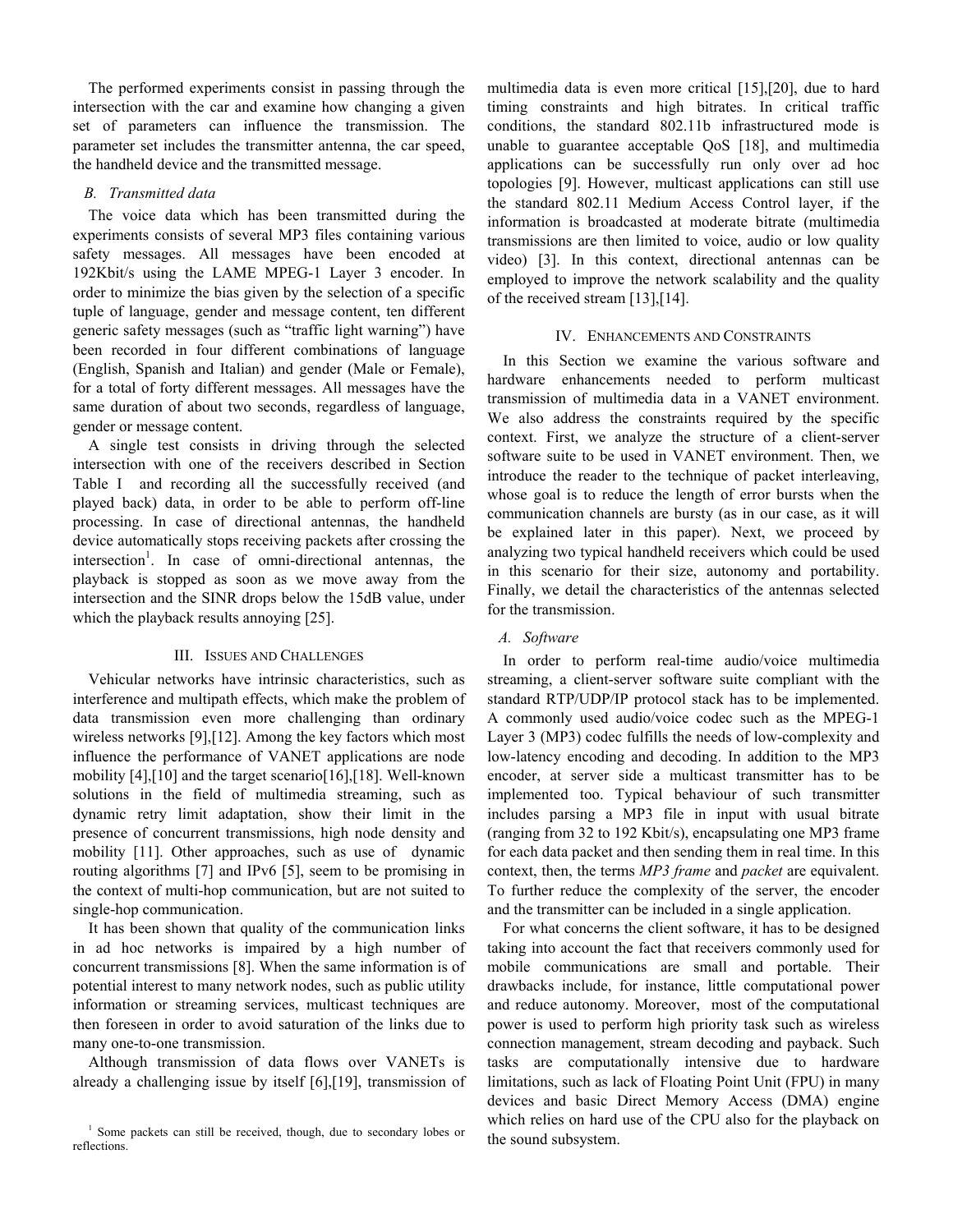Keeping in mind those (hard) constraints, enhancements to the client software shall be targeted to design simple and lowcomplexity error concealment techniques, packet reordering techniques and glitch reduction techniques. Glitch reduction and error concealment have already been considered in [25]; in this work we will use the *frame copy* error concealment technique and 15dB as the SINR threshold to play back the received stream. For what concerns packet reordering, the delivery of data on multipath wireless channels, such as urban VANETs, foresees the inclusion of a packet reordering algorithm in the client device. Such algorithms are usually based on ordered information coming from the sender, such as RTP sequence numbers. The algorithm implemented in the WiSafety project [22] uses a dynamic buffer to store received packets and send the right packet to the decoder. Simple wait algorithms, in which the decoder waits until the packet with the right RTP sequence number is received, perform poorly, since they cause glitches and other annoying sound artifacts in the playback. However, a a more efficient wait algorithm could wait for delayed packets without impairing the quality of the transmission by stretching the playback time of the received packets already present in the buffer. A potential issue of this approach is related to the *connectionless* time of the communication channel, which in an urban VANET is relatively long compared to the packet decoding time. The client-server software suite used during the experiments, available as both source code and pre-compiled images for handeld devices at [22], has been developed in the context of the LScube project [23].

#### *B. Packet interleaving*

To improve the quality of the transmission, the adoption of error protection techniques is foreseen. Since multicast transmission does not employ *a posteriori* packet retransmission techniques, such as Automatic Retransmission reQuest, *a priori* and scalable error protection techniques such as Forward Error Correction (FEC) are foreseen to reduce the packet error rate. However, it has been shown in [28] that correlated packet losses (bursts), from which 802.11 communication links intrinsically suffer [26], reduce the effectiveness of FEC. Performance of systems can actually be impaired by high average burst error length [29].

In Figure 2, which refers to our experimental testbed, the distribution of transmission errors as a function of burst error length is plotted. In the case of the 8dBi antenna, more than 50% of packet losses are caused by error bursts longer more than 10 packets long. This effect is mitigated by the use of higher gain antennas.

Moreover, packet redundancy does not help in improving the performance, since it just injects even more overhead into the network. The use of a packet interleaver is then foreseen to drastically reduce the average length of packet error bursts [27]. A simple and low-complexity block interleaver is represented in Figure 3. A generic block interleaver reads the data in *d* rows (depth of the interleaver), until *s* columns (size of the interleaver) have been filled. The data is then transmitted in columns, following the numbering order shown between parenthesis in the example. The packet which suffers from the highest transmission delay is the one on the upper right, in this case packet 3, which is transmitted in  $7<sup>th</sup>$  position. In general, the maximum transmission delay *id* of a generic interleaver of size *n*x*d* can be computed as

$$
id = d \cdot (s-1) + 1 - V_{1,s}, \tag{1}
$$

where  $V_{1,s}$  is the original number of the element in the  $(1,s)$ position (3 in the example). Thus, the interleaver delay *id* of the example interleaver is equal to 4.

As a generic rule-of-thumb, a block interleaver of size *s*x*d* allows to split error bursts sized up to *s* packets into isolated losses. The drawback of this simple, although efficient, mechanism, is the increased transmission delay. In our case, each packet contains a MP3 frame, which is composed by 1152 PCM samples. At a sampling frequency of 44.1KHz, the time duration of each packet/frame is about 26.1ms. Following the ITU-T recommendation for voice communication [30], 150ms is the maximum overall delay allowed for high quality real time vocal communication, while delays greater than 250ms make the playback annoying for the end user. In our case (single-hop multicast transmission of low-bitrate data), the transmission delay is almost negligible. Assuming that no other delays come from the processing and coding/decoding tasks (streaming of stored data and real-time decoding and playback), the computation of the *s* and *d*  parameters of a block interleaver which fulfills the ITU-T recommendations is straightforward.

## *C. Receivers*

The performance of our transmission suite has been tested with two different handheld receivers. The first receiver, an HP iPAQ h5550, has been configured with a Linux Familiar 0.8.2 distribution,based on the version 2.4 of the Linux kernel.



Figure 2. Packet losses as a function of burst error length.



Figure 3. Example of a block interleaver.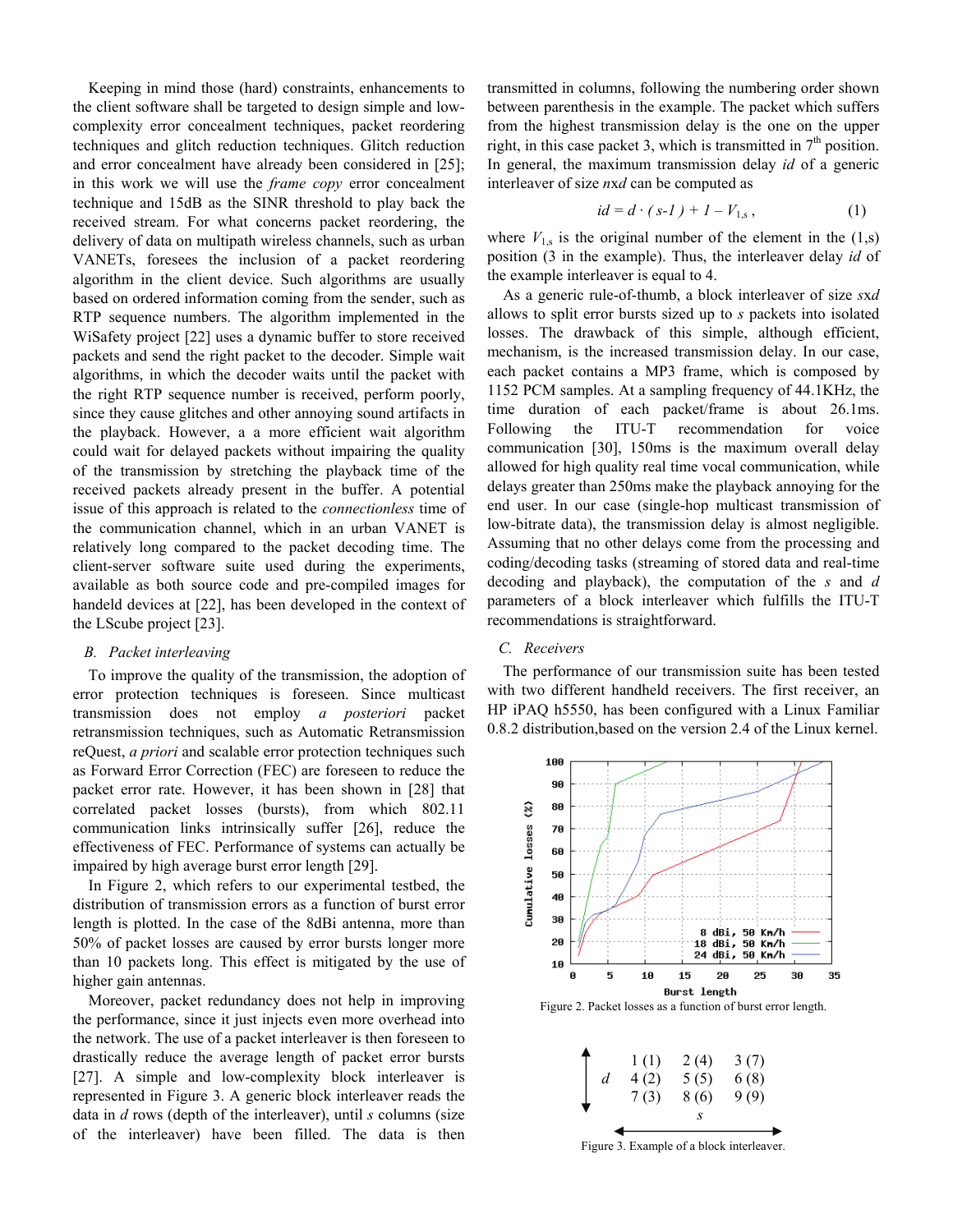TABLE I ANTENNAS USED FOR TRANSMISSION – DETAILS.

| <i>Device</i><br>п. | <i>Characteristics</i> |            |                      |       |  |
|---------------------|------------------------|------------|----------------------|-------|--|
|                     | Gain                   | Beam       | <b>Front</b> to Back | Price |  |
|                     | (dBi)                  | Width      | Ratio (dB)           | USD)  |  |
|                     | 24                     | 12°        | >30                  | 180   |  |
|                     | 18                     | $30^\circ$ |                      | 95    |  |
|                     |                        | omni       |                      |       |  |

The h5550's CPU is an Intel PXA255, running at 400MHz and not equipped with WPU. The second receiver, a Sharp Zaurus SL-C 3200, has been configured with the OpenZaurus 3.5.4.1 distribution, based on the Linux 2.6 kernel. The SL-C 3200's CPU is an Intel PXA270, equiped with integrated FPU and running at 400MHz.

Both devices are provided with an 802.11b-compliant wireless card. An Atheros wireless chipset is integrated in the h5550, while the Zaurus has been equipped with a D-Link DCF-660W Compact Flash card. We haven't employed external antennas at the receiver side, since we were interested in setting up an easy-to-replicate environment, without the need of setting up anything more than a car cradle on the windscreen of the vehicle.

## *D. Antennas*

Details of the antennas used for transmission are shown in Table I . We consider one omni-directional antenna with 8dBi gain, and two directional antennas, with different characteristics: one highly directional grid antenna with 24dBi gain and one panel antenna with 18dBi gain.

## V. RESULTS

To validate the proposed framework, real experiments have been conducted in the city of Torino, Italy. The experiments have been conducted in two different scenarios: a *day* scenario and a *night* scenario. During the day, the wireless link suffers from the presence of traffic jams, intense traffic and cars parked at the side of the streets. During the night, traffic density is lower, car speed is more constant and less cars are parked along the streets.

## *A. Network layer results*

In the experiments, three different car speeds have been considered, namely 40, 50 and 70 Km/h (25, 31 and 43 Mph). All the three antennas described in Section IV.D have been tested during the experiments. Both handhelds described in Section Table I have been used as receivers, but no appreciable performance gap among them was observed. The tested combinations of antenna gain, car speed and scenario are presented in Table II .

For each combination, a minimum of 8 transmission tests for each vocal message (detailed in Section II.B) have been performed. Some combinations, like [8dBi, 70Km/h, day scenario], have not been tested since they wouldn't have added useful information. As shown in Figure 4, during the day high gain antennas perform consistently better than lower gain antennas.

TABLE II TESTED COMBINATIONS OF ANTENNA GAIN AND CAR SPEED, IN [DAY (D), NIGHT (N)] SCENARIO.

| Car Speed | Antenna gain (dBi) |               |  |  |
|-----------|--------------------|---------------|--|--|
| (Km/h)    |                    |               |  |  |
|           |                    |               |  |  |
|           | DN                 | $^{\prime}$ N |  |  |
|           |                    |               |  |  |

The only test conducted with the 8dBi antenna in the day scenario suffers from an unacceptable packet loss rate which exceeds 20%. Higher transmission gain (up to 24 dBi) has then to be employed in order to obtain acceptable packet loss rates. On the other hand, in the night scenario, as shown in Figure 5, almost negligible packet loss rates are obtained when moderate antenna gain (18dBi) is employed, thus avoiding the adoption of more costly antennas such as the 24dBi parabolic antenna.

However, the use of highly directional antennas helps in reducing the number of duplicated packets. Vehicular networks intrinsically suffer from the problem of duplicates, caused mainly by multipath effects. This is even more clear in the urban scenario, where duplicate packets sometimes exceed the 10% of received packets. The fact that the percentage of duplicates varies highly from day to night, leads to a clear connection between the duplicates and the number of cars (running and parked). To mitigate this effect, especially during the day, wide beam antennas should be avoided. As shown in Figure 4 and Figure 5, the wider the antenna beam, the stronger the possibility of interferences.



Figure 4. Packet loss rate and duplicated packets, day scenario.



Figure 5. Packet loss rate and duplicated packets, night scenario.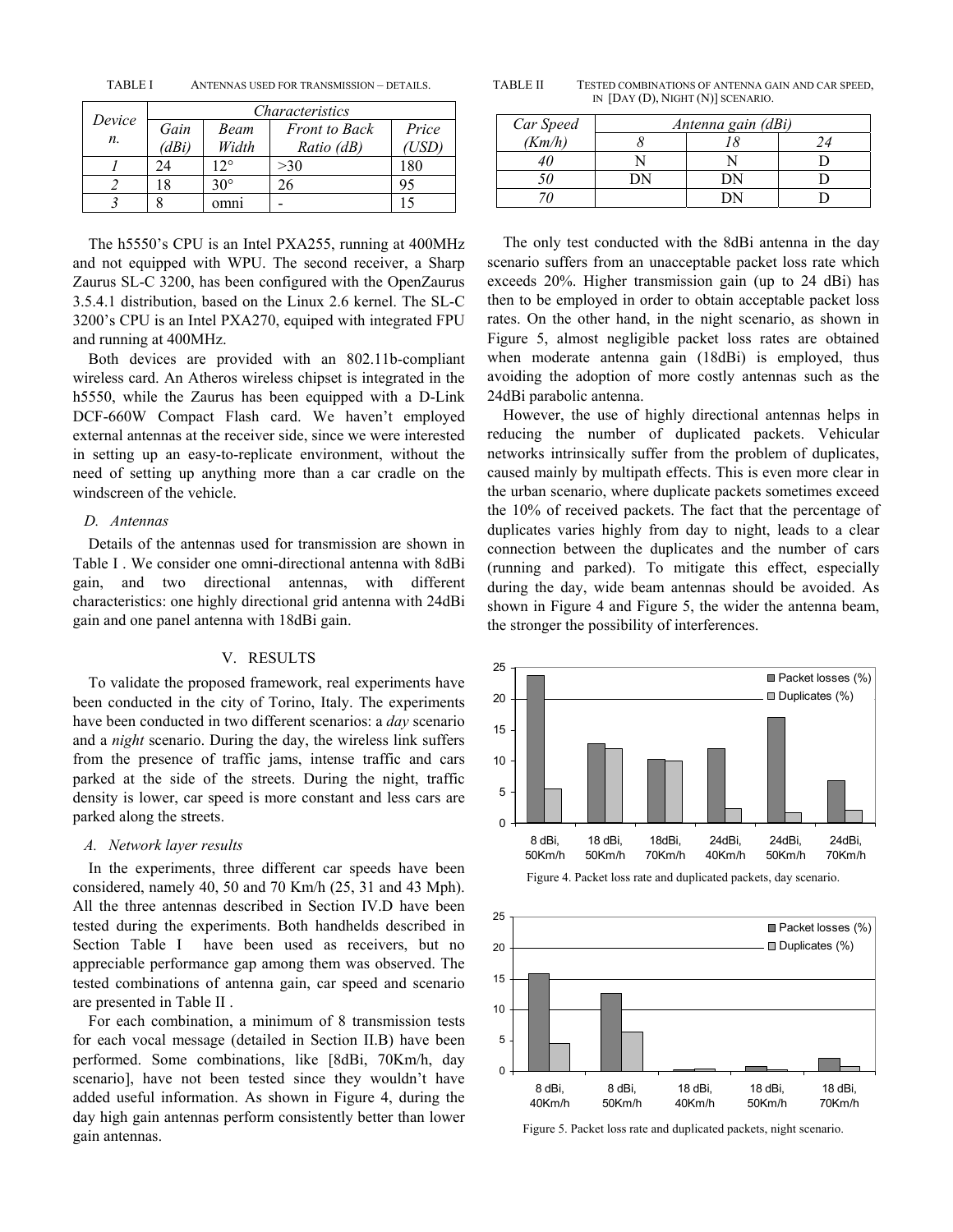# *B. Application layer results*

The ITU-T implementation of the PESQ algorithm [21] has been used to test the performance of the proposed framework. For each test, the MP3 stream received by the client has been decoded and stored for off-line processing. To evaluate the quality of the stream, it has been decoded and resampled at 16KHz, mono, 16 bits per sample, in order to fulfill the requirement of the PESQ quality test. The resulting score has then been mapped to a MOS scale following the ITU-T P.862.1 recommendation [24], whose values range from 1 (worst) to 5 (best).



Figure 6. MOS as a function of antenna gain and car speed, day scenario.



Figure 7. MOS as a function of antenna gain and car speed, night scenario.



Figure 8. Residual burst error length as a function of the interleaver delay.

TABLE III AVERAGE MOS FOR EACH (LANGUAGE, SPEAKER) COMBINATION.

| Gender | Language | Average MOS |
|--------|----------|-------------|
|        | Italian  | 3.05        |
| Male   | English  | 3.08        |
| Female | Spanish  | 3.16        |
|        | English  | 314         |

The low variance obtained for all the points of the graphs presented hereafter (<0.4 in MOS scale for each set of [car speed, antenna gain, scenario]) makes us confident on the reliability of the presented results.

The overall results are presented in Figure 6 (day scenario) and Figure 7 (night scenario). Unacceptable results, in terms of MOS scale, have score lower than 2.5. It is then confirmed what anticipated previously, that is, during the day is necessary to employ high gain antennas in order to obtain a satisfactory quality, since with the 8dBi antenna acceptable quality cannot be achieved. Such antenna leads to unacceptable performance also in the night scenario, while very good quality is in this case achieved by the 18dBi antenna (due to the very low packet loss rates experienced). Table III shows the average MOS for each combination of language and gender. It is worth noting that messages pronounced by a female speaker experience a higher average MOS, and this is almost independent from the specific language.

#### *C. Residual burst error length with block interleaving*

In or experiments, we have considered block interleavers which introduce a delay of less than 250ms, according to the ITU-T recommendation G.114. All the results presented in this section refer to the average of the performance achieved in day and night scenario, respectively. Figure 8 and shows how the burst error length can be reduced by employing various block interleaving matrices which induce different delays. The starting burst error length corresponds to the value on the extreme left of the curve and is equal to 2.83 packets for the day scenario and 2.33 packets for the night scenario.

It comes to the eye that the trends of the two curves are different. Since the night scenario (bottom one) starts from a moderate average burst error length, it saturates when the interleaver delay is about 100ms. It implies that the performance which can be achieved by means of interleavers for high-quality real time communication (<150ms) cannot be further improved by using more complex interleavers which introduce even more delay. On the other side, the average burst error length of the day scenario decreases monotonically up to a delay of more than 200ms. It implies that it is not possible to achieve high-quality real time communication *and* obtain the best achievable performance from the interleaving technique at the same time.

#### VI. CONCLUSIONS

In this paper we analyzed the performance of multicast transmission of vocal messages in a Vehicular Ad hoc